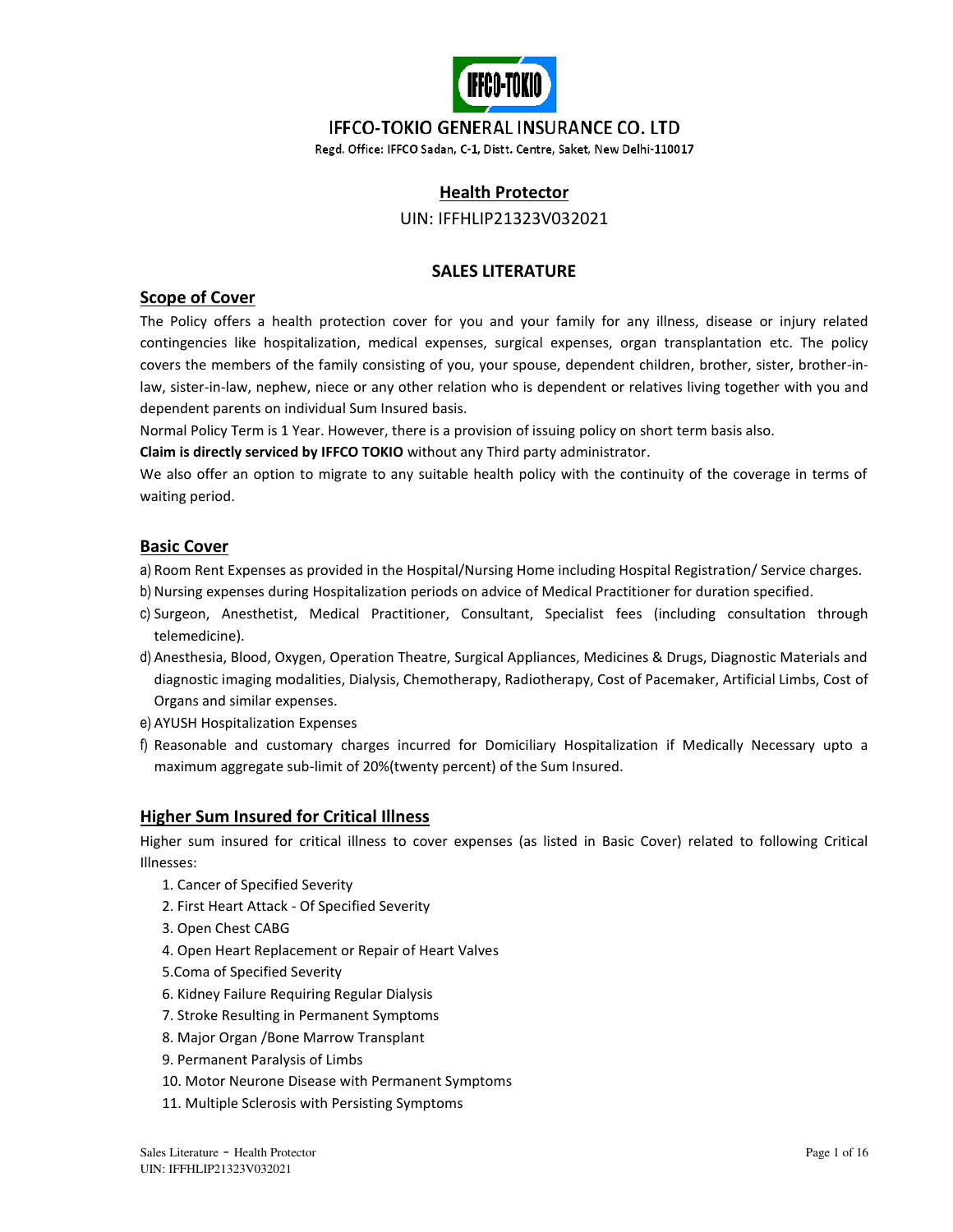

As per this extension, the Basic Cover Sum Insured will be doubled for the aforesaid Critical Illness claims, for which an additional 30%(thirty percent) of the Basic Cover premium is chargeable.

# **LIMITS OF LIABILITY:**

| S No.          | <b>Nature of Expense</b>                                                                                                                                                                                    | Limits                                                                                                                                                                                                                                                                                                                                                                                                                                                                                                                                                                                                          |  |  |  |  |  |
|----------------|-------------------------------------------------------------------------------------------------------------------------------------------------------------------------------------------------------------|-----------------------------------------------------------------------------------------------------------------------------------------------------------------------------------------------------------------------------------------------------------------------------------------------------------------------------------------------------------------------------------------------------------------------------------------------------------------------------------------------------------------------------------------------------------------------------------------------------------------|--|--|--|--|--|
| 1.             | <b>Hospitalization Stay</b>                                                                                                                                                                                 |                                                                                                                                                                                                                                                                                                                                                                                                                                                                                                                                                                                                                 |  |  |  |  |  |
|                |                                                                                                                                                                                                             | In respect of sum insured less than Rs.5(five) lakhs, room<br>rent expenses subject to following limits:                                                                                                                                                                                                                                                                                                                                                                                                                                                                                                        |  |  |  |  |  |
| (a)            | Room, Boarding & Nursing<br>(Normal<br>room)                                                                                                                                                                | 1. In respect of class A cities, a limit of 1.75% (one and three<br>fourth of a percent) of the sum insured on per day basis<br>or actual whichever is less.<br>2.In respect of cities other than class "A" cities, a limit of<br>1.50%(one and half of a percent) of the sum insured on<br>per day basis or actual, whichever is less.<br>Note: Class "A" cities are Hyderabad, Secundrabad, National<br>Capital Region of Delhi, Ahmadabad, Bangalore, Greater<br>Mumbai, Nagpur, Pune, Jaipur, Chennai, Lucknow, Kanpur<br>and Kolkata.                                                                      |  |  |  |  |  |
| (b)            | Room, Boarding & Nursing (ICU/ITU)                                                                                                                                                                          | In respect of sum insured less than Rs.5(five) lakhs, room<br>rent expenses subject to following limits:<br>1) In respect of class A cities a limit of 3%(three percent) of<br>the sum insured on per day basis or actual whichever is<br>less.<br>2) In respect of other than class "A" cities a limit of<br>2.5%(two and half percent) of the sum insured on per<br>day basis or actual whichever is less.<br>Note: Class "A" cities are Hyderabad, Secundrabad, National<br>Capital Region of Delhi, Ahmadabad, Bangalore, Greater<br>Mumbai, Nagpur, Pune, Jaipur, Chennai, Lucknow, Kanpur<br>and Kolkata. |  |  |  |  |  |
| (c)            | Service Charges and Surcharge                                                                                                                                                                               | Actual amount subject to maximum of 0.5%(half percent)of<br>Sum Insured.                                                                                                                                                                                                                                                                                                                                                                                                                                                                                                                                        |  |  |  |  |  |
| $\overline{2}$ | Fees of Surgeon, Anesthetist, Medical<br>Practitioner, Consultants, Specialist Fees<br>(including<br>consultation<br>through<br>telemedicine<br>prevailing<br>as<br>per<br>Telemedicine Practice Guideline) | Actual amount up to Sum Insured                                                                                                                                                                                                                                                                                                                                                                                                                                                                                                                                                                                 |  |  |  |  |  |
| 3              | Anesthesia, Blood, Oxygen, Operation<br>Theatre, Surgical Appliances, Medicines                                                                                                                             | Actual amount up to Sum Insured                                                                                                                                                                                                                                                                                                                                                                                                                                                                                                                                                                                 |  |  |  |  |  |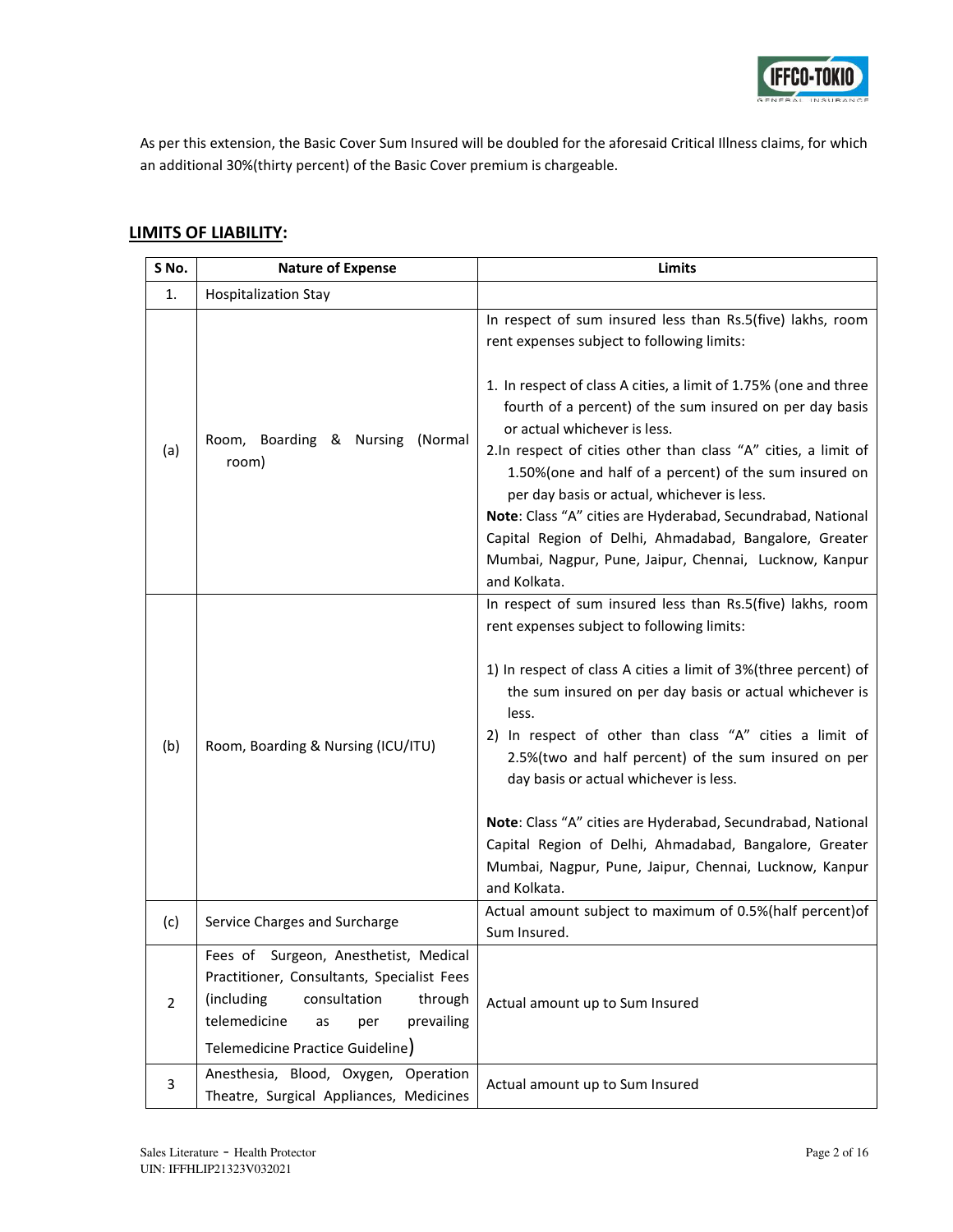

|    | and Drugs, Diagnostic Materials and<br>diagnostic imaging modalities, Dialysis, |                                                          |  |  |  |  |
|----|---------------------------------------------------------------------------------|----------------------------------------------------------|--|--|--|--|
|    | Chemotherapy, Radiotherapy, Cost of                                             |                                                          |  |  |  |  |
|    | Pacemaker, Artificial Limbs, Cost of                                            |                                                          |  |  |  |  |
|    | Organs and similar expenses.                                                    |                                                          |  |  |  |  |
|    |                                                                                 | The room rent payable in respect of Donor will be 50% of |  |  |  |  |
| 4. | Treatment of person donating an organ                                           | Room Rent limit of insured person (patient) for whom     |  |  |  |  |
|    |                                                                                 | the claim is lodged.                                     |  |  |  |  |
|    | Reasonable and<br>Customary<br>Charges                                          | Upto a maximum aggregate sub-limit of 20% (twenty        |  |  |  |  |
| 5. | Domiciliary<br>for<br>incurred                                                  | percent) of the Sum Insured                              |  |  |  |  |
|    | Hospitalization if Medically Necessary                                          |                                                          |  |  |  |  |
| 6. | <b>AYUSH Hospitalization Expenses</b>                                           | Actual amount up to Sum Insured                          |  |  |  |  |
| 7. | <b>Terrorism Covered</b>                                                        | Actual amount up to Sum Insured                          |  |  |  |  |

## **Unique Feature**

- a) In respect of basic sum insured of Rs. 5(five)lakhs and above (excluding the sum insured of critical illness), the reimbursement of treatment expenses will be payable according to actual expenses without any capping limits.
- b) In respect of basic sum insured below Rs. 5 (five) lakhs (excluding the sum insured of critical illness), the capping on Room rent expenses may be removed on additional payment of 6% on the basic premium.

## **Additional Benefit**

We will pay for the additional benefits as mentioned below in accordance with the main-coverage:

- 1. **Daily allowance**: An additional daily allowance amount equivalent to 0.20% (one fifth of a percent) of the sum insured per day for the duration of hospitalization.
- 2. **Ambulance charges:** Ambulance charges 1%(one percent) of the sum insured or Rs. 2500(two thousand & five hundred), whichever is less for each hospitalization.
- 3. **Pre and post hospitalization expense:** Nursing and Medical Expenses during pre & post hospitalization period on the advice of Medical Practitioners for duration specified subject to the maximum of 45 days for pre hospitalization and 60 days for post hospitalization expenses.

### 4.**Modern Treatment Methods and Advancement in Technologies:**

The following procedures will be covered (wherever medically indicated) either as in patient or as part of Domiciliary Hospitalization or as part of day care treatment in a hospital upto 50% of Sum Insured, during the policy period:

- A. Uterine Artery Embolization and HIFU (High intensity focused ultrasound)
- B. Balloon Sinuplasty
- C. Deep Brain stimulation
- D. Oral chemotherapy
- E. Immunotherapy- Monoclonal Antibody to be given as injection
- F. Intra vitreal injections
- G. Robotic surgeries
- H. Stereotactic radio surgeries
- I. Bronchial Thermoplasty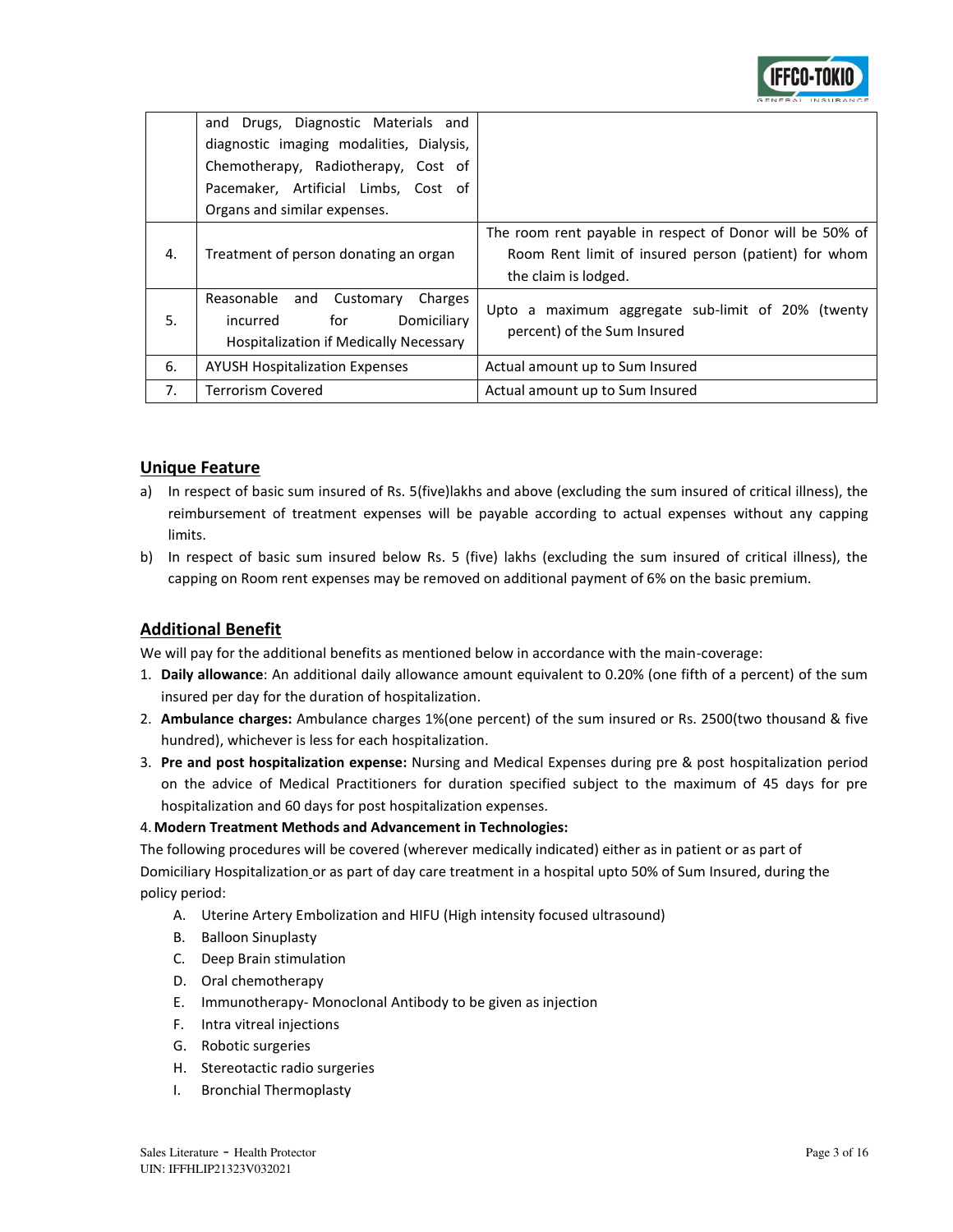

- J. Vaporisation of the prostrate (Green laser treatment or holmium laser treatment)
- K. IONM (Intra Operative Neuro Monitoring)
- L. Stem cell therapy: Hematopoietic stem cells for bone marrow transplant for haematological conditions to be covered.

### 5. **Cumulative bonus**:

- a) The Cumulative Bonus shall be increased by 5%(five percent) of the basic sum insured at each renewal in respect of each claim free year of insurance, subject to maximum of 50%(fifty percent) of the insured person's basic sum insured of the expiring policy. For cumulative bonus eligibility, the policy has to be renewed within the expiry date or within a maximum of 30 (thirty) days from the expiry date, beyond which the entire cumulative bonus earned will lapse and be forfeited.
- b) In case of a claim under the policy in respect of any insured person who has earned cumulative bonus, the existing cumulative bonus will be reduced by 5% (five percent) of basic sum insured at the next renewal, subject to the stipulation that basic sum insured shall be maintained
- 6. **Day care treatment**: Day care medical treatments listed in Annexure "List of Day Care Procedures" of the policy document will be payable even if the duration of hospitalization is less than 24 (Twenty-four) hours. (Note: The list of such treatments is dynamic and hence may change from time to time. Hence we suggest you to please check our website/ contact our nearest office for updated list of such treatments.)
- 7. **Hospitalization expenses if period of hospitalization is less than 24(twenty-four) hours**: We will pay hospitalization expenses if the duration of hospitalization is more than 12(twelve) hours but less than 24(twenty-four) hours except the day care surgeries, the room rent shall be limited to 50% (fifty percent) of the entitled room rent per day.
- 8. **Cost of health checkup**: Insured person(s) shall be entitled for reimbursement of cost of medical checkup once at the end of a block of every four claim-free policy years with us in the subsequent renewal. The reimbursement shall not exceed the amount equal to 1% (one percent) of the average sum insured during the block of four claim free policies.
- 9. **Vaccination expense**s: Insured person(s) shall be entitled for reimbursement of cost of vaccination at the end of every block of two policy period of 365 (three hundred &sixty-five) days with us or 366 days in case of leap year, each subject to a maximum of 10% (ten percent) of the total premium paid (excluding taxes, provided no claim are made and the policies were renewed without break).
- 10. **Emergency assistance services:** This policy provides, at no additional cost, whatsoever, a host of value added emergency medical assistance and emergency personal services. The services are provided when insured person(s) is/are traveling within India 150(one hundred and fifty) kilometers or more away from the residential address as mentioned in the policy schedule for less than 90(ninety) days. No claims for reimbursement of expenses incurred for services arranged by insured/insured person(s) will be entertained unless agreed by us or our authorized representative. **Wherever, it is not reasonably possible to ascertain if the reported situation was an emergency or not, the benefit of doubt shall be available to you in respect of the insured person.**

IFFCO TOKIO General Insurance is the first Insurer to bring to you these services and that too without any sub limits:

- a) Medical Consultation, Evaluation and Referral
- b) Emergency Medical Evacuation
- c) Medical Repatriation
- d) Transportation to Join Patient
- e) Care and/or Transportation of Minor Children
- f) Emergency Message Transmission
- g) Return of Mortal Remains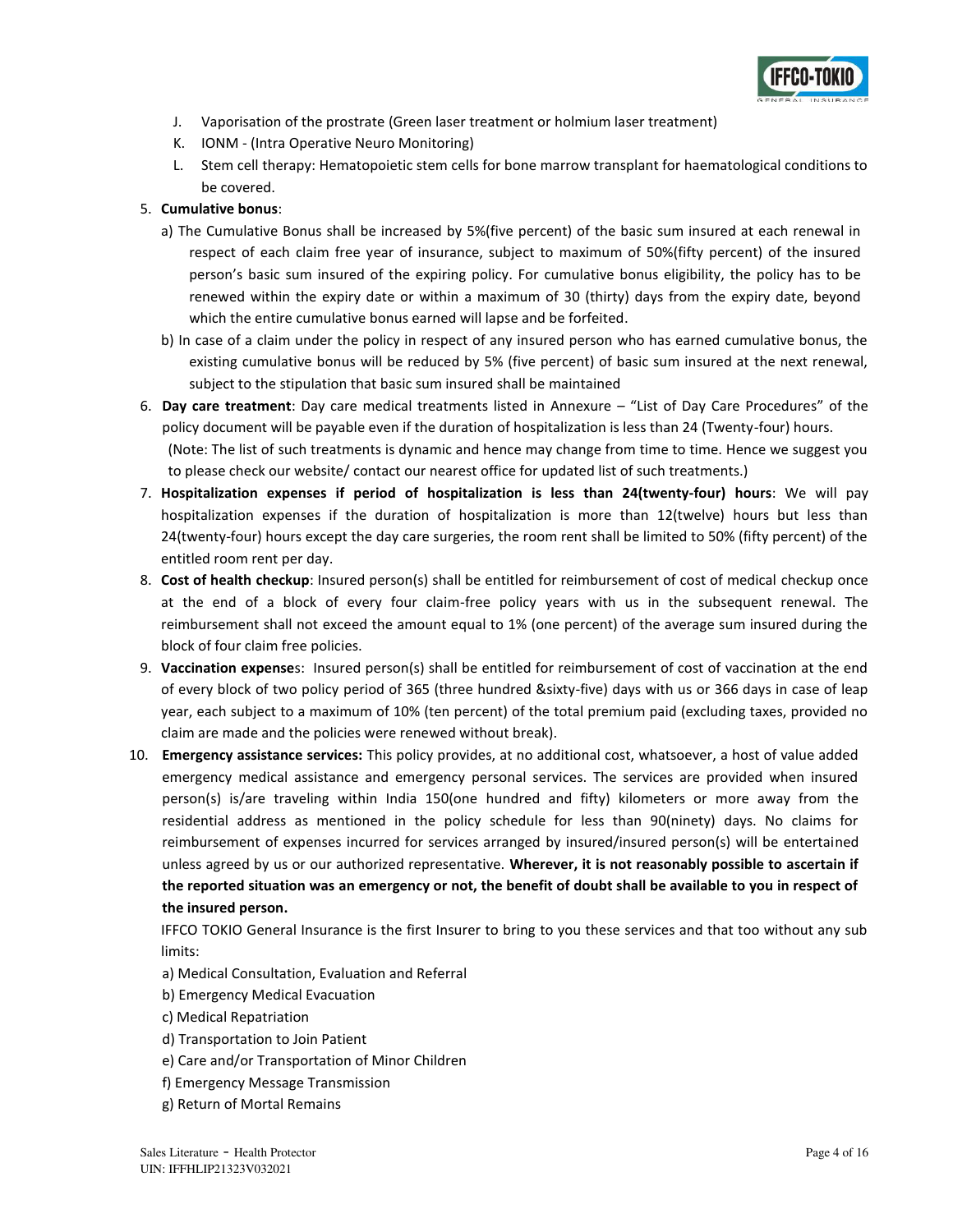

h) Emergency Cash Coordination.

### **Specific Exclusions:**

**a)** Trips exceeding 90(ninety) days from declared residence without prior notification to emergency assistance service provider.

**b)** Students at home/school campus address (as they are not considered to be in travel status).

## **Additional Advantages**

1. Income Tax benefits under Section 80D only if paid by cheque.

- 2.Hassle free claims procedure.
- 3. Cashless claim facility available at over 4000 network hospitals across India.

## **Sum Insured**

- 1. The policy shall be available with the minimum Sum Insured of Rs. 50,000 (fifty thousand) with subsequent options available in multiple of Rs. 50,000 (fifty thousand) Upto Rs.5 (five) lakhs and then in multiples of Rs.1 (one) lakhs Upto maximum of Rs.20 (twenty) lakhs.
- 2. In case of increase in basic Sum Insured more than 10% (ten percent) of last year basic Sum Insured at the time of renewal, subject to certain medical check-up required.

## **Payment of premium**

The premium payable shall be paid in advance before commencement of risk.

## **Extension of policy period**

In case the insured person(s) who is/are covered under 'Health Protector Policy' has/have to go abroad for a minimum of 30(thirty) days and accordingly he/she/they buy an Travel protector policy for those 30(thirty) days or more and submit(s) the proof thereof(copy of visa and photocopy of stamped passport on return), in that event the period of insurance under the Health Protector policy in respect of the insured person(s) will be extended by 30 (thirty) days or more i.e. the period of insurance under the policy shall be extended for those number of days for which travel protector policy has/have run or actual period abroad subject to a minimum of 30(thirty) days period abroad.

## **Reinstatement of Sum Insured**

After occurrence of a claim under the policy, the basic sum insured under the policy will be reinstated by the amount of the claim after charging appropriate premium as per the following method for reinstatement of the basic sum insured so that full basic sum insured is available for the policy period:



The reinstated basic sum insured will not be available for the following chronic disease where the initial claim under the same policy period has been lodged for:

(i) Cancer of Specified Severity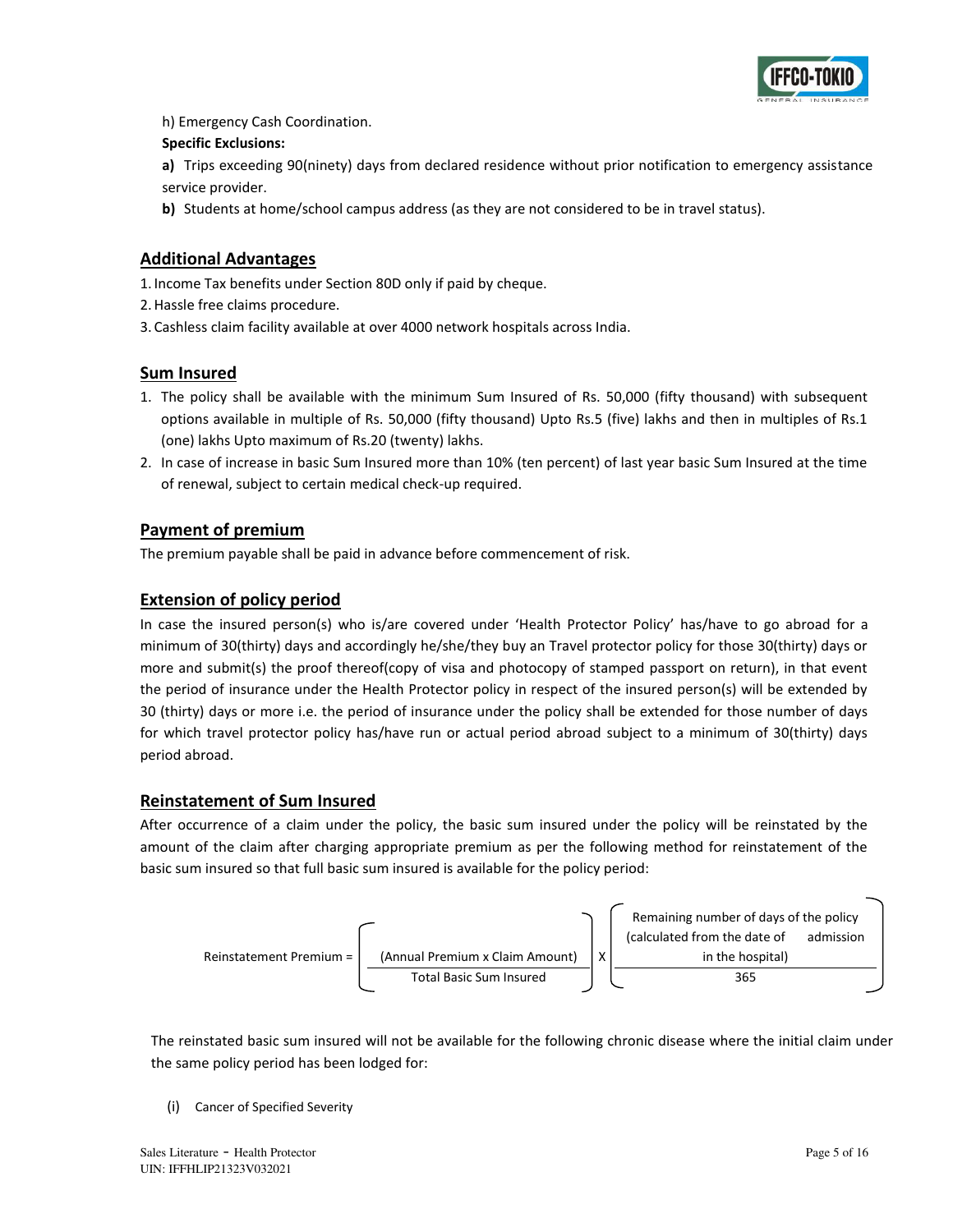

- (ii) Coma of Specified Severity
- (iii) Kidney Failure Requiring Regular Dialysis
- (iv) Major Organ /Bone Marrow Transplant
- (v) Motor Neurone Disease with Permanent Symptoms
- (vi) Multiple Sclerosis with Persisting Symptoms
- (vii) Myocardial Infarction (First Heart Attack Of Specified Severity)
- (viii) Open Chest CABG
- (ix) Open Heart Replacement or Repair of Heart Valves
- (x) Permanent Paralysis of Limbs
- (xi) Stroke Resulting in Permanent Symptoms

Reinstatement premium will be deducted from the claim amount. The reinstatement of sum insured will not be available for Critical illness extension and cumulative bonus.

The reinstatement of sum insured will not be available for Domiciliary Hospitalization and AYUSH hospitalization.

#### **Important Exclusions**

We will not pay for  $-$ 

#### **1. Pre-Existing Diseases(Code- Excl01)**

- a) Expenses related to the treatment of a pre-existing Disease (PED) and its direct complications shall be excluded until the expiry of 36 months of continuous coverage after the date of inception of the first policy with us.
- b) In case of enhancement of sum insured the exclusion shall apply afresh to the extent of sum insured increase.
- c) If the Insured Person is continuously covered without any break as defined under the portability norms of the extant IRDAI (Health Insurance) Regulations, then waiting period for the same would be reduced to the extent of prior coverage.
- d) Coverage under the policy after the expiry of 36 months for any pre-existing disease is subject to the same being declared at the time of application and accepted by us.

#### 2. **First Thirty Days Waiting Period(Code- Excl03)**

- i. Expenses related to the treatment of any illness within 30 days from the first policy commencement date shall be excluded except claims arising due to an accident, provided the **same** are covered.
- ii. This exclusion shall not, however, apply if the Insured Person has Continuous Coverage for more than twelve months.
- iii. The within referred waiting period is made applicable to the enhanced sum insured in the event of granting higher sum insured subsequently.

#### 3. **Specific Waiting Period: (Code- Excl02)**

a) Expenses related to the treatment of the following listed conditions, surgeries/treatments shall be excluded until the expiry of 12 months of continuous coverage, as may be the case after the date of inception of the first policy with Us. This exclusion shall not be applicable for claims arising due to an accident.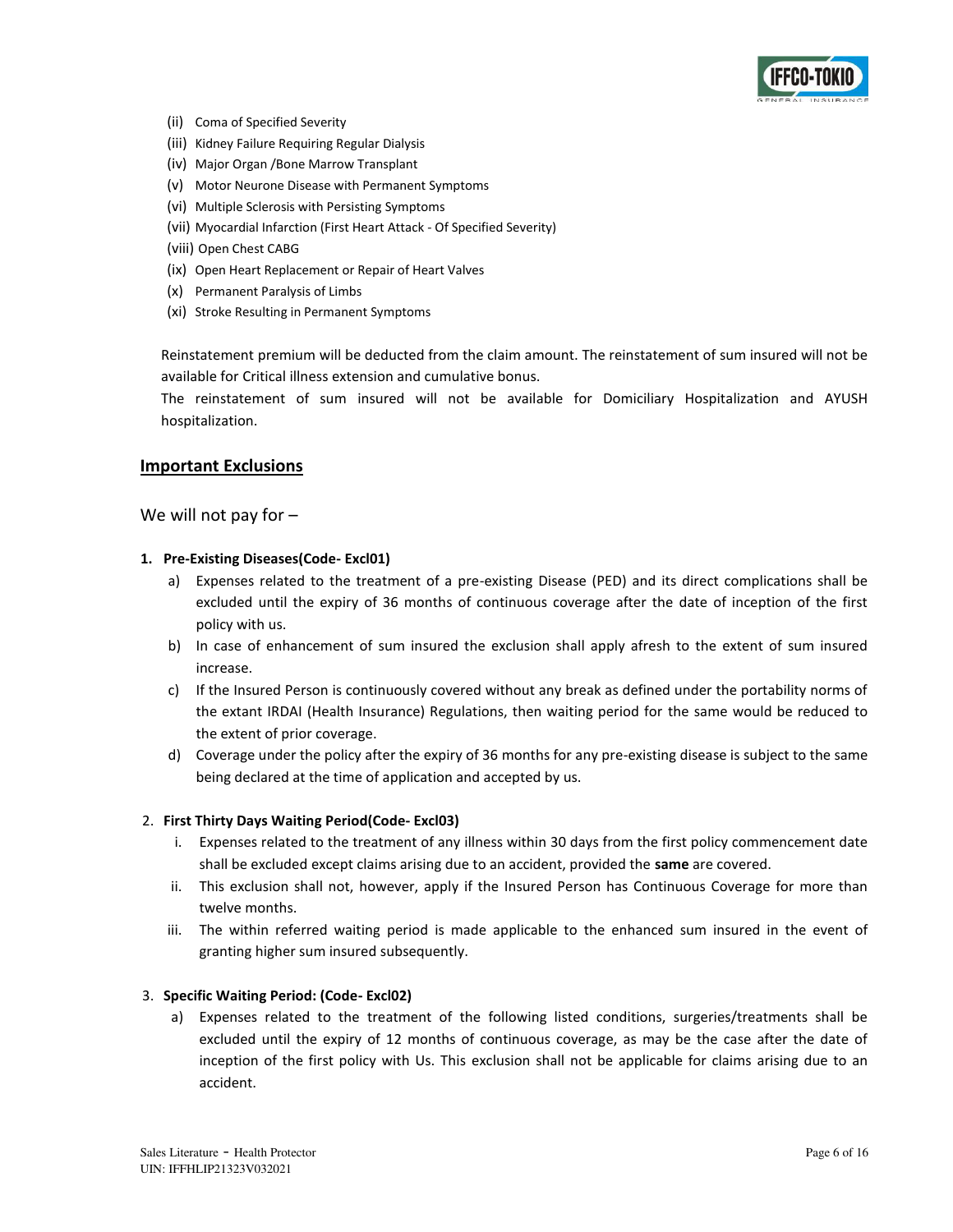

- b) In case of enhancement of sum insured the exclusion shall apply afresh to the extent of sum insured increase.
- c) If any of the specified disease/procedure falls under the waiting period specified for pre-existing diseases, then the longer of the two waiting periods shall apply.
- d) The waiting period for listed conditions shall apply even if contracted after the policy or declared and accepted without a specific exclusion.
- e) If the Insured Person is continuously covered without any break as defined under the applicable norms on portability stipulated by IRDAI, then waiting period for the same would be reduced to the extent of prior coverage.
- f) List of specific diseases/procedures
	- (i) Cataract, Benign Prostatic Hypertrophy, Hysterectomy for Menorrhagia or Fibromyoma
	- (ii) Hernia, Hydrocele, Congenital Internal Disease.
	- (iii) Fistula in Anus, Piles, Sinusitis
	- (iv) Cholelithiasis and Cholecystectomy
- 4. Any disease aggravated by Diabetes and/or Hypertension for a waiting period of 90 days.

 However, if these diabetes and/or Hypertension is/are under pre-existing condition at the time of first proposal then these will be falling under Excl01 above and will be covered after 36 (thirty-six) months of continuous coverages with Us.

5. Cost of spectacles and contact lens or hearing aids.

### 6. **Investigation & Evaluation(Code- Excl04)**

- a) Expenses related to any admission primarily for diagnostics and evaluation purposes.
- b) Any diagnostic expenses which are not related or not incidental to the current diagnosis and treatment.
- 7. Procedures/treatments mainly done in outpatient department (OPD) even if these are converted to day care surgery or as in patient in hospital to make it hospitalization claim.
- 8. Dental treatment or surgery of any kind, unless requiring hospitalization.
- 9. Dietary supplements and substances that can be purchased without prescription, including but not limited to Vitamins, minerals and organic substances unless prescribed by a medical practitioner as part of hospitalization claim or day care procedure. **Code- Excl14**

### 10. **Maternity Expenses (Code - Excl 18):**

- i. Medical treatment expenses traceable to childbirth (including complicated deliveries and caesarean sections incurred during hospitalization) except ectopic pregnancy;
- ii. expenses towards miscarriage (unless due to an accident) and lawful medical termination of pregnancy during the policy period
- 11. **Sterility and Infertility: (Code- Excl17)**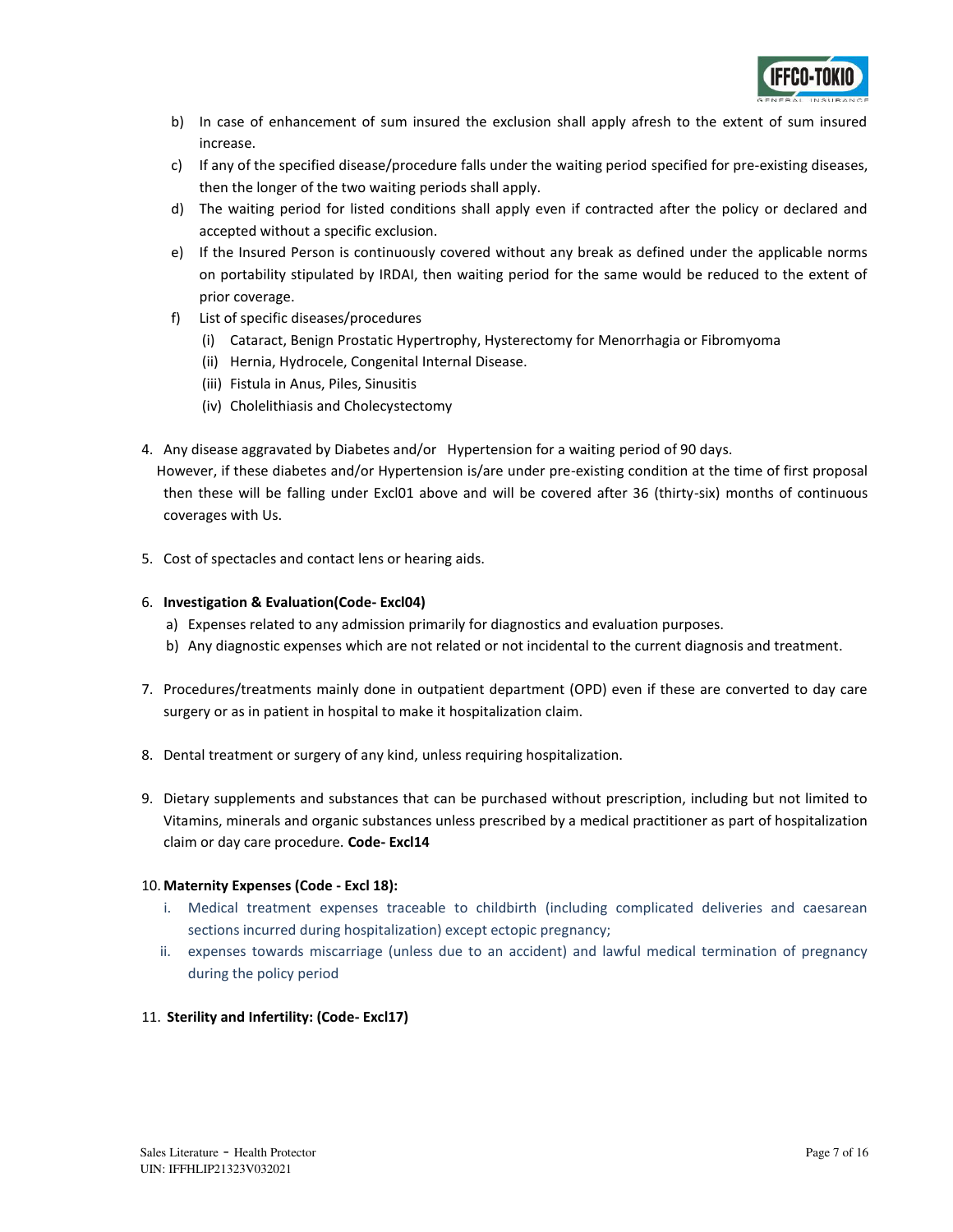

Expenses related to sterility and infertility. This includes:

- i. Any type of contraception, sterilization
- ii. Assisted Reproduction services including artificial insemination and advanced reproductive technologies such as IVF, ZIFT, GIFT, ICSI
- iii. Gestational Surrogacy
- iv. Reversal of sterilization

#### **12.Unproven Treatments: Code- Excl16**

Expenses related to any unproven treatment, services and supplies for or in connection with any treatment. Unproven treatments are treatments, procedures or supplies that lack significant medical documentation to support their effectiveness.

13. Any expense on procedure and treatment including acupressure, acupuncture and magnetic therapies.

#### 14. **Rest Cure, rehabilitation and respite care- Code- Excl05**

- a) Expenses related to any admission primarily for enforced bed rest and not for receiving treatment. This also includes:
	- i. Custodial care either at home or in a nursing facility for personal care such as help with activities of daily living such as bathing, dressing, moving around either by skilled nurses or assistant or non-skilled persons.
	- ii. Any services for people who are terminally ill to address physical, social, emotional and spiritual needs.
- **15. Treatment for, Alcoholism, drug or substance abuse or any addictive condition and consequences thereof. Code- Excl12**

#### **16. Breach of law: Code- Excl10**

Expenses for treatment directly arising from or consequent upon any Insured Person committing or attempting to commit a breach of law with criminal intent

- **17.** Treatment of, external congenital Disease or defects or anomalies, venereal Disease or intentional self-Injury.
- 18. Pre-natal and post-natal expenses.
- 19. Any consequential or indirect loss or expenses arising out of or related to the Hospitalization.
- 20. Any treatment charges or fees charged by any Medical Practitioner acting outside the scope of license or registration granted to him by any medical Council.
- 21. Cytotron Therapy, Rotational Field Quantum Magnetic Resonance (RFQMR), EECP (Enhanced External Counter Pulsation) Therapy, Chelation Therapy, Hyperberic Oxygen Therapy.
- 22. Intra-articular injections.
- 23. Travel or transportation expenses, other than ambulance service charges.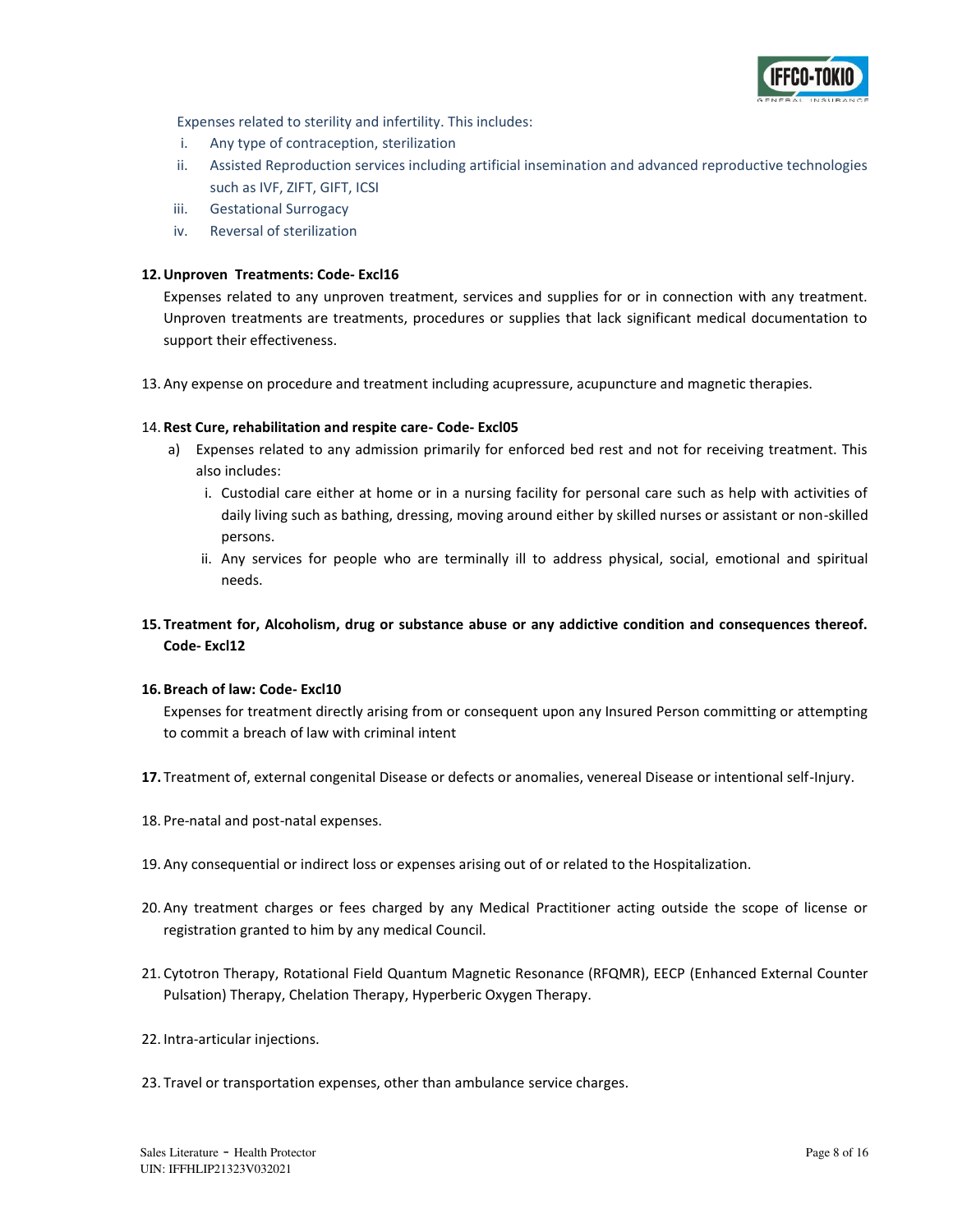#### 24.**Hazardous or Adventure sports: Code- Excl09**

Expenses related to any treatment necessitated due to participation as a professional in hazardous or adventure sports, including but not limited to, para-jumping, rock climbing, mountaineering, rafting, motor racing, horse racing or scuba diving, hand gliding, sky diving, deep-sea diving

- 25. Expenses related to any treatment necessitated due to participation as a non-professional in hazardous or adventure sports, including but not limited to, para-jumping, rock climbing, mountaineering, rafting, motor racing, horse racing or scuba diving, hand gliding, sky diving, deep-sea diving.
- 26. External/Durable medical/non-medical equipment of any kind which can be used at home subsequently except the medicines or the solutions required for the treatment.
- 27. All non-medical expenses including personal comfort and convenience items or services and similar incidental expenses or servicing including maid, barber, cosmetics and napkins.

#### 28.**Obesity/ Weight Control: Code- Excl06**

Expenses related to the surgical treatment of obesity that does not fulfil all the below conditions:

- 1) Surgery to be conducted is upon the advice of the Doctor
- 2) The surgery/Procedure conducted should be supported by clinical protocols
- 3) The member has to be 18 years of age or older and
- 4) Body Mass Index (BMI);
	- a) greater than or equal to 40 or
	- b) greater than or equal to 35 in conjunction with any of the following severe co-morbidities following failure of less invasive methods of weight loss:
		- i. Obesity-related cardiomyopathy
		- ii. Coronary heart disease
		- iii. Severe Sleep Apnea
		- iv. Uncontrolled Type2 Diabetes

#### 29. **Change-of-Gender treatments: Code- Excl07**

Expenses related to any treatment, including surgical management, to change characteristics of the body to those of the opposite sex.

- 30. Expenses related to physiotherapy in a hospital/ nursing home unless arising out of hospitalization for which the claim is admitted and it is advised by treating Medical Practitioner.
- 31. Treatments received in health hydros, nature cure clinics, spas or similar establishments or private beds registered as a nursing home attached to such establishments or where admission is arranged wholly or partly for domestic reasons. **Code- Excl13**
- 32. Ambulance charges, pre and post hospitalization expenses and daily allowance for the donor in case of major organ transplant.
- 33.Nuclear attack or weapons, contributed to, caused by, resulting from or from any other cause or event contributing concurrently or in any other sequence to the loss, claim or expense. For the purpose of this exclusion: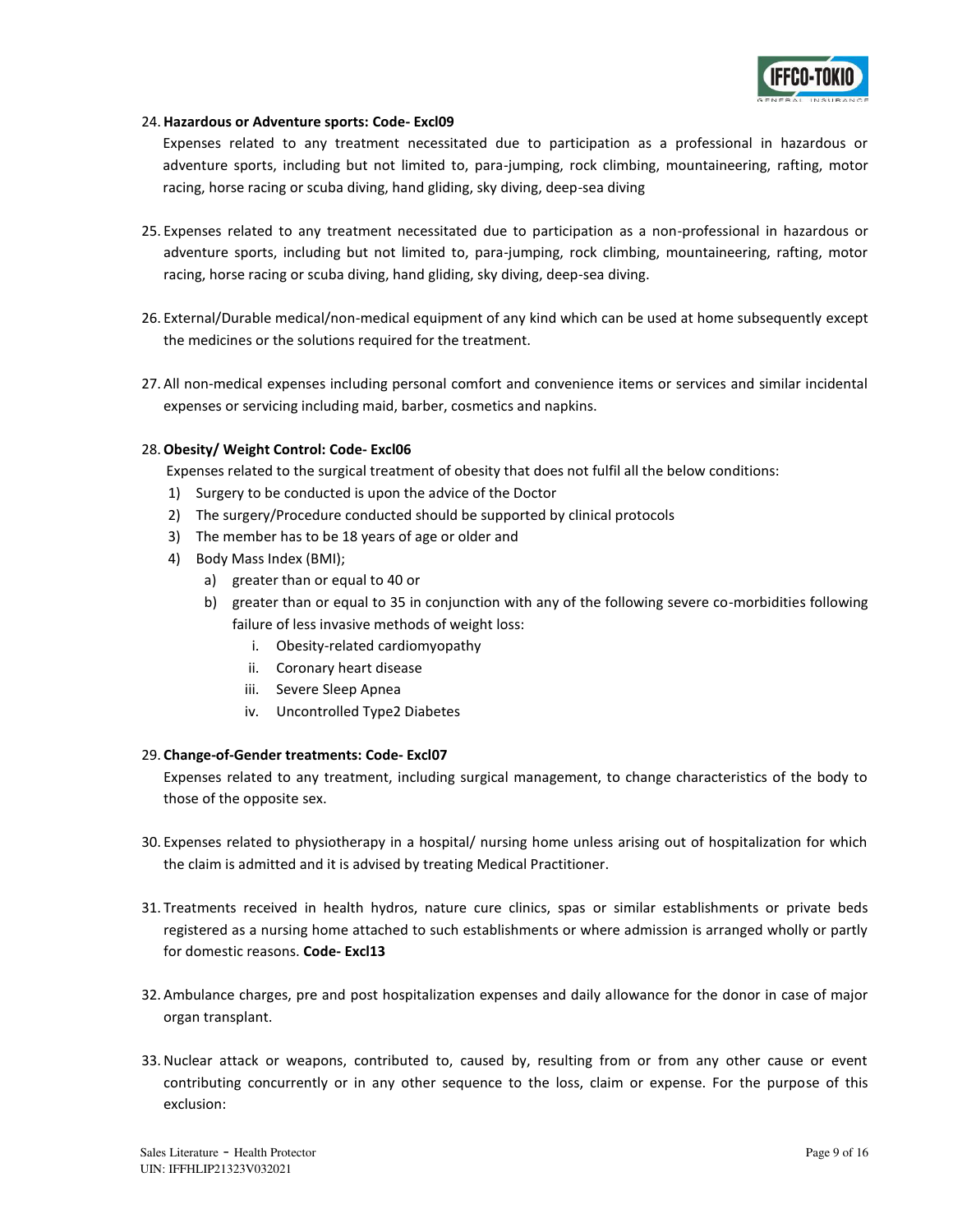

- **a)** Nuclear attack or weapons means the use of any nuclear weapon or device or waste or combustion of nuclear fuel or the emission, discharge, dispersal, release or escape of fissile/ fusion material emitting a level of radioactivity capable of causing any Illness, incapacitating disablement or death.
- 34. War (whether declared or not) and war like occurrence or invasion, acts of foreign enemies, hostilities, civil war, rebellion, revolutions, insurrections, mutiny, military or usurped power, seizure, capture, arrest, restraints and detainment of all kinds
- 35. Any expense under Domiciliary Hospitalization for
	- a) Treatment of following diseases:
		- (i) Asthma
		- (ii) Bronchitis
		- (iii) Chronic Nephritis and Nephritic Syndrome
		- (iv) Diarrhoea and all type of Dysenteries including Gastro-enteritis
		- (v) Diabetes
		- (vi) Epilepsy
		- (vii) Hypertension
		- (viii)Influenza, Cough and Cold
		- (ix) Pyrexia of unknown origin for less than 15(fifteen) days
		- (x) Tonsillitis and Upper Respiratory Tract infection including Laryngitis and Pharyngitis
		- (xi) Arthritis, Gout and Rheumatism
		- (xii) Dental Treatment or Surgery
		- (xiii)Critical Illness
- 36. Circumcision, unless necessary for the treatment of a disease not otherwise excluded or required as a result of accidental bodily Injury, vaccination unless forming part of post-bite treatment and as covered in the Additional Benefit, inoculation

#### **37. Cosmetic or plastic Surgery: Code- Excl08**

Expenses for cosmetic or plastic surgery or any treatment to change appearance unless for reconstruction following an Accident, Burn(s) or Cancer or as part of medically necessary treatment to remove a direct and immediate health risk to the insured. For this to be considered a medical necessity, it must be certified by the attending Medical Practitioner

### 38. **Excluded Providers: Code- Excl11**

Expenses incurred towards treatment in any hospital or by any Medical Practitioner or any other provider specifically excluded by Us and disclosed in Our website / notified to the policyholders are not admissible. However, in case of life threatening situations **or** following an accident, expenses up to the stage of stabilization are payable but not the complete claim.

(Note: The list of such excluded provider(s) is dynamic and hence may change from time to time. Hence we suggest you to please check our website or contact our call centre/nearest office for updated list of such excluded hospitals before admission.)

#### 39. **Refractive Error: Code- Excl15:**

Expenses related to the treatment for correction of eye sight due to refractive error less than 7.5 dioptres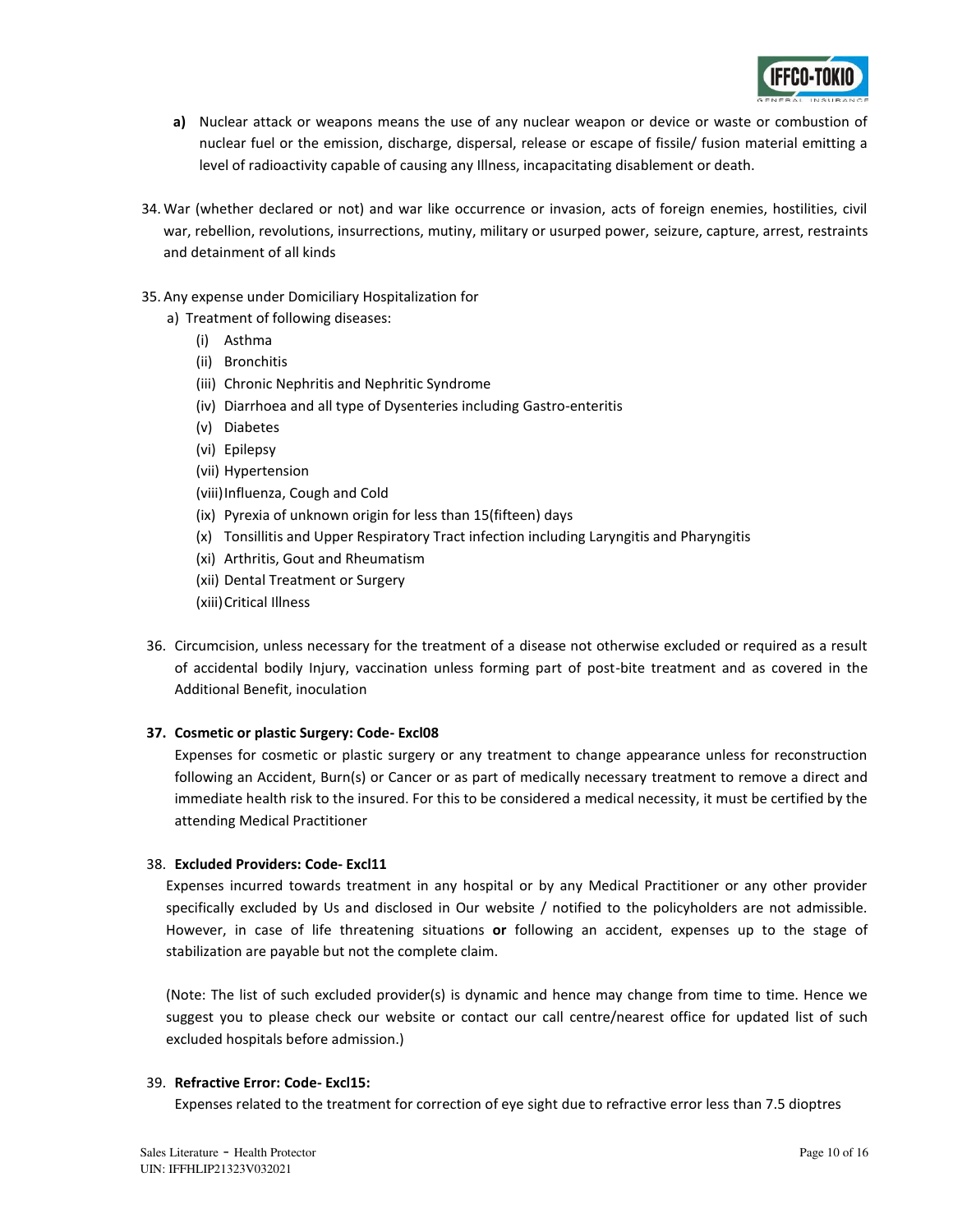

40. Any other type of Laser treatments / surgeries for EYE which can be performed on OPD basis

## **Age Limits**

The Insurance is available to persons from the age of 91<sup>st</sup> (ninety first) day onward. The maximum entry age is 65 (sixty-five) years. There is no age limit for renewal of the policy. The minimum age for the proposer is 18 (eighteen) years. Dependents including children can be covered provided one or more adults are covered concurrently. There is no upper age limit for coverage of dependents.

a) For an individual in age group of completed 45 (forty-five) years to 55 (fifty-five) years following Medical checkup is required:

- 1. Blood Sugar (PP & Fasting)
- 2. ECG with Doctors report
- 3. Urine Test and Physical fitness certificate

b) For an individual in age group of 55 (fifty-five) years to 65 (sixty-five) years following Medical checkup is required:

- 1. Lipid profile
- 2. Kidney Function Test
- 3. Reports as per tests defined under (a)

The above tests will also be mandatory in following cases:

- a) Fresh proposals, as per a) and b) mentioned above in respect of persons between 45 to 55 years and above 55 years, respectively.
- b) If the basic sum insured is being sought to be enhanced by more than 10% (ten percent) at the time of renewal.
- c) When there is break in insurance for more than 30(thirty) days.
- d) If there is a claim in the expiring policy because of any Critical Illness

In event of acceptance of proposal, 50% (fifty percent) cost of medical check-up will be reimbursed to you. The validity of aforesaid tests would be 15 days.

Medical test and age limit criteria may vary as per company guidelines applicable at the time of risk acceptance.

### **Renewal**

The policy shall ordinarily be renewable except on grounds of fraud, misrepresentation by You/the insured person.

- i. The Company shall endeavor to give notice for renewal. However, the Company is not under obligation to give any notice for renewal.
- ii. Renewal shall not be denied on the ground that the insured person had made a claim or claims in the preceding policy years
- iii. Request for renewal along with requisite premium shall be received by the Company before the end of the policy period
- iv. At the end of the policy period, the policy shall terminate and can be renewed within the Grace Period of 30 days to maintain continuity of benefits without break in policy. Coverage is not available during the grace period.
- v. No loading shall apply on renewals based on individual claims experience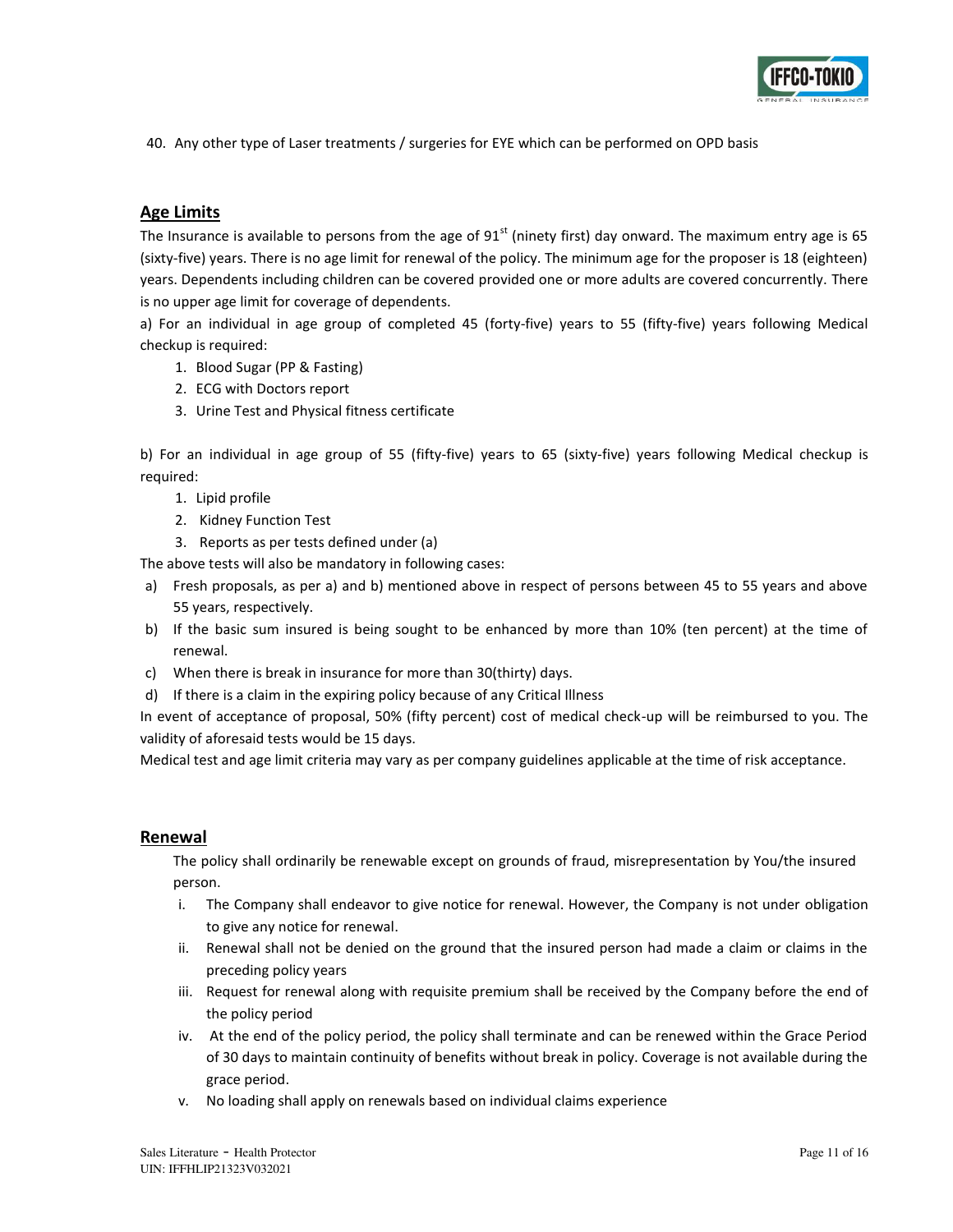

### 1. Migration

You/the Insured Person will have the option to migrate the Policy to other health insurance products/plans offered by Us by applying for migration of the policy atleast 30 days before the policy renewal date as per IRDAI guidelines on Migration.

If such person is presently covered and has been continuously covered without any lapses under any health insurance product/plan offered by Us, the Insured Person will get the accrued continuity benefits in waiting periods as per IRDAI guidelines on migration.

For Detailed Guidelines on migration, kindly refer the link

[https://www.irdai.gov.in/ADMINCMS/cms/whatsNew\\_Layout.aspx?page=PageNo3987&flag=1](https://www.irdai.gov.in/ADMINCMS/cms/whatsNew_Layout.aspx?page=PageNo3987&flag=1)

### 2. Portability

You/the Insured Person will have the option to port the Policy to other insurers by applying to such insurer to port the entire policy along with all the members of the family, if any, at least 45 days before, but not earlier than 60 days from the policy renewal date as per IRDAI guidelines related to portability.

If such person is presently covered and has been continuously covered without any lapses under any health insurance plan with an Indian General/Health insurer, the proposed insured person will get the accrued continuity benefits in waiting periods as per IRDAI guidelines on portability.

For Detailed Guidelines on portability, kindly refer the link

[https://www.irdai.gov.in/ADMINCMS/cms/frmGeneral\\_Layout.aspx?page=PageNo2908&flag=1](https://www.irdai.gov.in/ADMINCMS/cms/frmGeneral_Layout.aspx?page=PageNo2908&flag=1) [https://www.irdai.gov.in/ADMINCMS/cms/whatsNew\\_Layout.aspx?page=PageNo3987&flag=1](https://www.irdai.gov.in/ADMINCMS/cms/whatsNew_Layout.aspx?page=PageNo3987&flag=1)

## **Free Lookup Period**

The Free Look Period shall be applicable at the inception of the Policy and not on renewals or at the time of porting/ migrating the policy.

You/the insured shall be allowed a period of fifteen days from date of receipt of the Policy document to review the terms and conditions of the Policy, and to return the same if not acceptable.

If the insured has not made any claim during the Free Look Period, the insured shall be entitled to

- i. a refund of the premium paid less any expenses incurred by Us on medical examination of the insured person and the stamp duty charges; or
- ii. where the risk has already commenced and the option of return of the Policy is exercised by the insured person, a deduction towards the proportionate risk premium for period of cover or
- iii. Where only a part of the insurance coverage has commenced, such proportionate premium commensurate with the insurance coverage during such period.

## **Cancellation**

a) You/the Policy holder may cancel this Policy by giving 15 days' written notice, and in such an event, We shall refund premium on short term rates for the unexpired Policy Period as per the rates detailed below.

| Period of cover up to | Refund of annual premium rate(%) |  |  |  |  |  |
|-----------------------|----------------------------------|--|--|--|--|--|
| 1(one) month          | 75%(seventy five percent)        |  |  |  |  |  |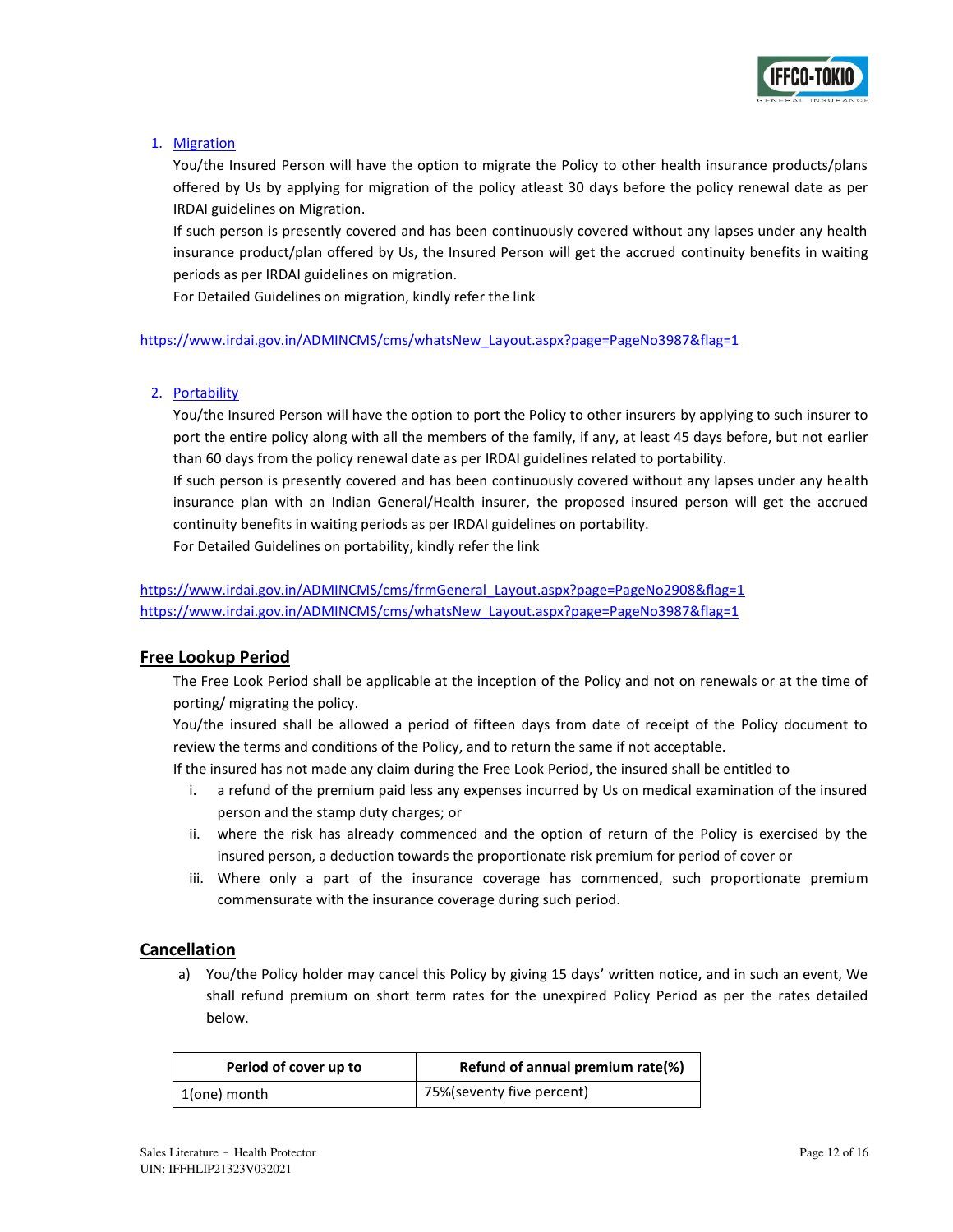

| 3(three) months      | 50%(fifty percent)       |
|----------------------|--------------------------|
| 6(six) months        | 25%(twenty five percent) |
| Exceeding six months | Nil                      |

Notwithstanding anything contained herein or otherwise, no refunds of premium shall be made in respect of Cancellation where, any claim has been admitted or has been lodged or any benefit has been availed by any Insured person under the Policy.

b) We may cancel the Policy at any time on grounds of mis-representation, non-disclosure of material facts, fraud by the Insured Person, by giving 15 days' written notice. There would be no refund of premium on cancellation on grounds of mis-representation, non-disclosure of material facts or fraud.

### **Withdrawal of Policy**

- i. ln the likelihood of this product being withdrawn in future, We will intimate You/the insured person about the same 90 days prior to expiry of the policy.
- ii. You/ lnsured Person will have the option to migrate to similar health insurance product available with Us at the time of renewal with all the accrued continuity benefits such as cumulative bonus, waiver of waiting period as per IRDAI guidelines, provided the policy has been maintained without a break.

### **Possibility of Revision of Terms of the Policy Including the Premium Rates**

We, with prior approval of IRDAI, may revise or modify the terms of the policy including the premium rates. You shall be notified three months before the changes are affected.

### **Provision for Senior Citizens**

Separate channel to address the related claims and grievances of senior citizen are mentioned below: Claims/ Grievance: seniorcitizengrievance@iffcotokio.co.in

Courier: Chief Grievance Officer IFFCO-Tokio General Insurance Co Ltd IFFCO Tower, Plot no. 3 Sector -29, Gurgaon - 122001

## **Limit of Indemnity**

The liability under the subject policy by way of indemnity for all the covers shall in no way exceed the overall Sum Insured. However, this condition is not applicable in case of Indemnity of Critical Illness treatments.

## **Procedure for enhancement of Sum Insured**

Sum Insured can be enhanced in case of renewal only. Mid-term enhancement of Sum Insured is not allowed.

- a) Intimation for enhancement of sum insured should be before the renewal of the policy.
- b) If there is a break in insurance for more than 30 days, request for enhancement of sum insured will be treated as a fresh proposal.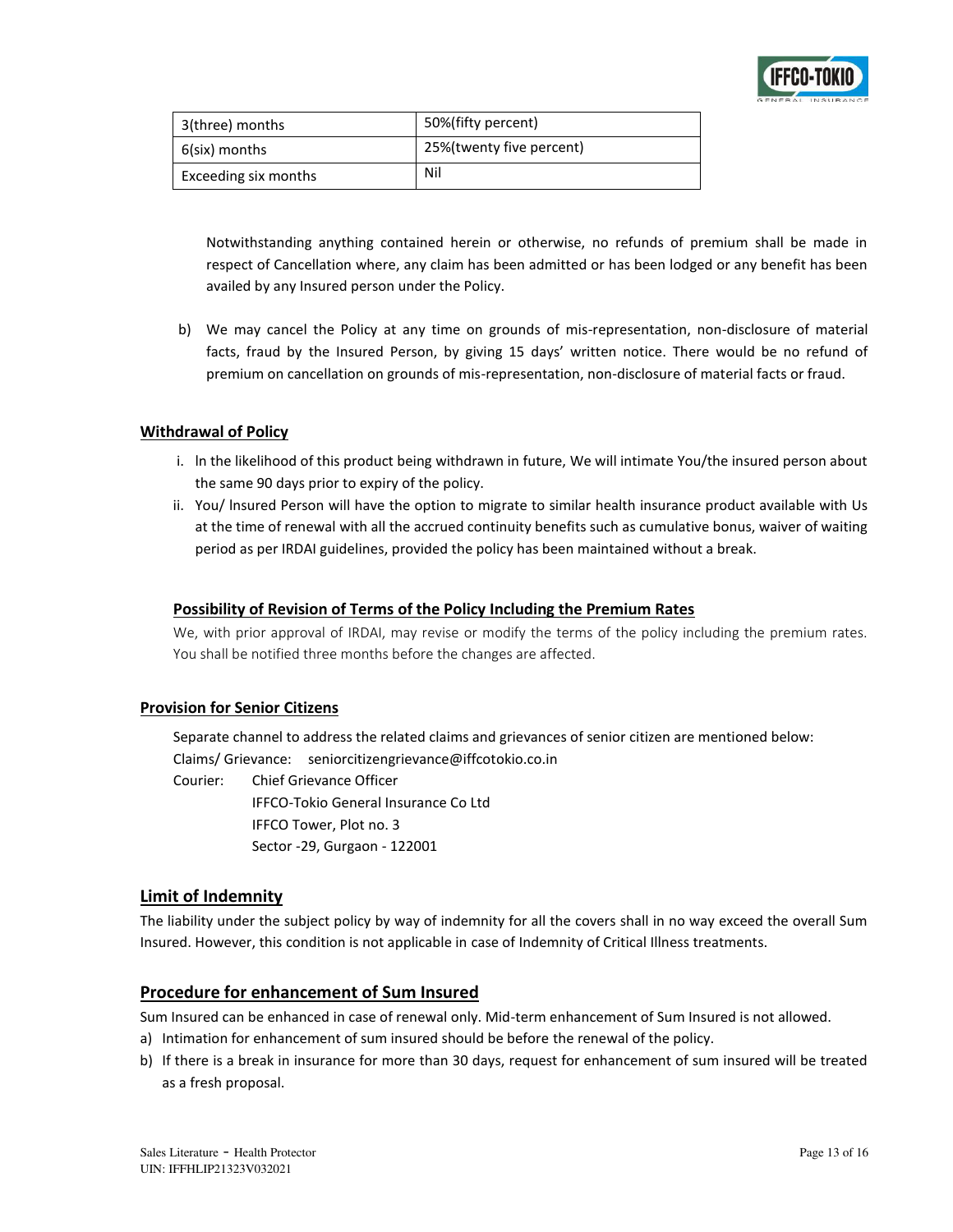

c) If insured is more than 45 years of age, fresh medical check-up would be required in case of enhancement of Sum Insured beyond 10% on renewal. If the age is less than 45 years, an increase in Sum Insured up to next two levels as per rate chart shall be permitted without medical test, after which a medical test would be mandatory.

## **Premium**

### **Basic cover**

Depending upon the age of the insured person(s) and sum insured for that person.

## **Loadings & Discounts**

1) **Family Discount:** A Family Discount on total premium is permissible as per the following scale depending upon the total number of insured persons covered under the policy at inception of the cover. Increase/decrease in size of the family during the currency of the policy is permissible; however, there will not be any adjustment of discounts during the currency of policy.

- 2(two) Family Members --5%(five percent) discount on total premium (Main Cover Plus Higher Sum Insured for Critical Illness)
- 3(three)and more Family Members --10%(ten percent) discount on total premium (Main Cover Plus Higher Sum Insured for Critical Illness)

The above slabs for Family Discount on number of persons covered will be followed. However, depending on specific requirement and merit of the case, it can be altered by CEO of IFFCO-TOKIO**.** 

2) **Discount for employees covered under the Group Mediclaim Policy:** All the employees covered under the Group Mediclaim Policy insured with IFFCO TOKIO will be eligible for a discount as per below mentioned slabs.

| <b>Product Type</b>     | Sum Insured opted under Health Protector | <b>Discount</b>  |  |  |
|-------------------------|------------------------------------------|------------------|--|--|
| <b>Health Protector</b> | Rs 4(Four)lakh and above                 | 10%(ten percent) |  |  |

- 3) 10% (ten percent) discount in policy premium for all customers holding any other insurance policy of IFFCO TOKIO.
- 4) 20% (twenty percent) discount for all employees of IFFCO TOKIO.
- 5) 10% (Ten percent) discount in policy premium is permitted for all customers who buy policy directly through IFFCO-TOKIO website.

**Note**: All the above mentioned discounts are on cumulative basis and cannot exceed a total of 25% (twenty-five) percent.

## **Documents required for settlement of claims:**

- Claim Form
- Discharge Summary
- Bills and Receipt of Hospital/Nursing Home
- Attending Doctor's Report and Bills as well as cash memos of medicines and pathological tests duly supported by proper prescription.

*This brochure provides only the salient features and for details kindly refers to the complete Policy wordings. For enquires kindly contact our nearest office or Dial Toll Free No. 1800-103-5499 or visit our website www.iffcotokio.co.in*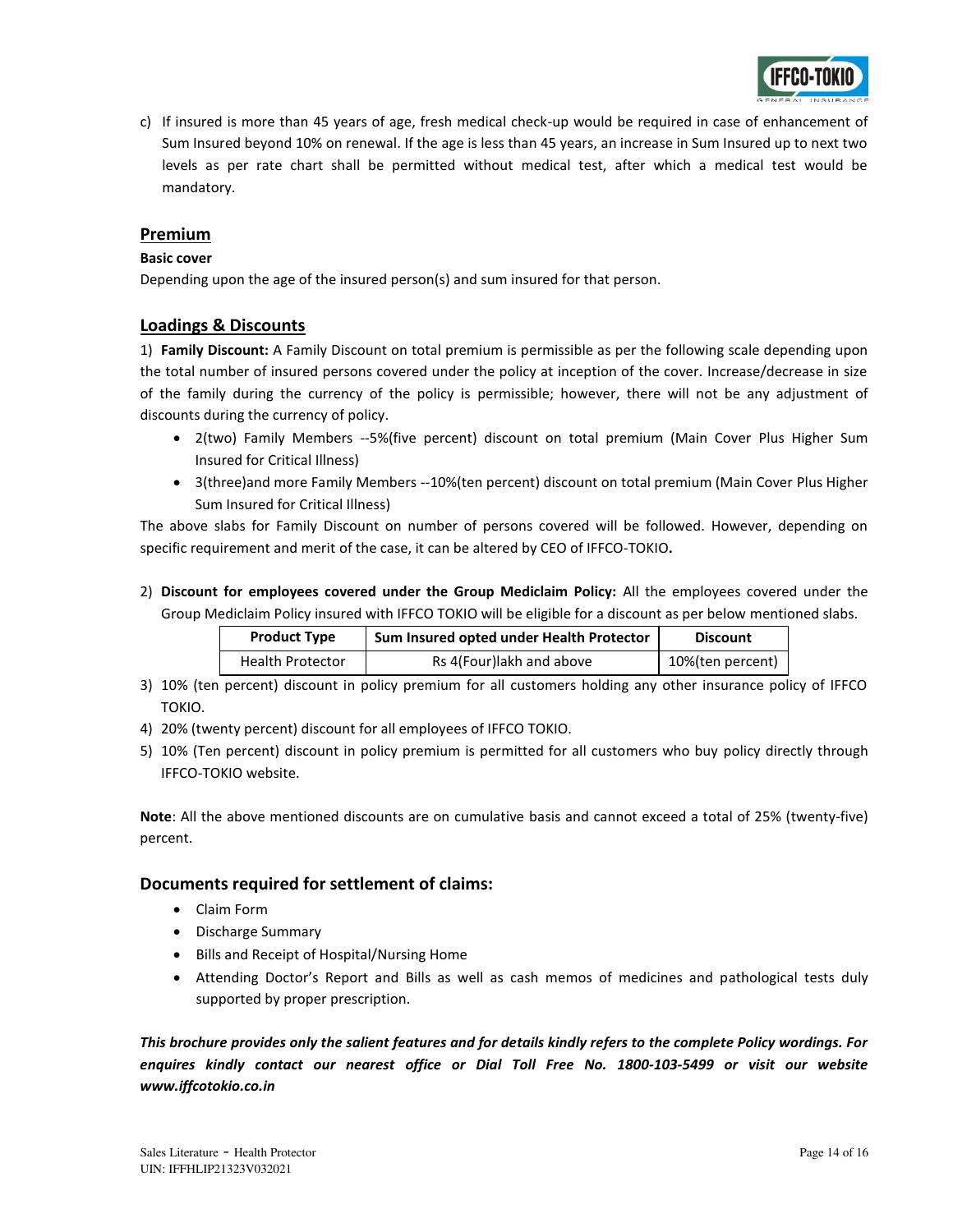

# **Premium Sheets Rate Sheet of Health Protector portfolio without Critical Illness**

| Age (yrs.)/SI | 3 <sub>months</sub><br>to 25 | 26 to 35 | 36 to 45 | 46 to 55 | 56 to 65 | 66 to 70 | 71 to 75 | 76 to 80 | 81 to 85 | 86 to 90 | 91 to 95 | 96 to 100 | <b>101 and</b><br>above |
|---------------|------------------------------|----------|----------|----------|----------|----------|----------|----------|----------|----------|----------|-----------|-------------------------|
| 50,000        | 1,951                        | 2,603    | 3,240    | 4,916    | 6,575    | 10,402   | 13,189   | 17,251   | 20,821   | 25,173   | 27,690   | 30,459    | 31,982                  |
| 1,00,000      | 2,346                        | 3,129    | 3.895    | 5,909    | 7,903    | 12,503   | 15,854   | 20,736   | 25,027   | 30,258   | 33,284   | 36,612    | 38,443                  |
| 1,50,000      | 2,812                        | 3,751    | 4,669    | 7,083    | 9,474    | 14,987   | 19,003   | 24,856   | 29,999   | 36,269   | 39,896   | 43,886    | 46,080                  |
| 2,00,000      | 3,202                        | 4.271    | 5,316    | 8,065    | 10.788   | 17,067   | 21.640   | 28,304   | 34,162   | 41.301   | 45,431   | 49,975    | 52,473                  |
| 2,50,000      | 3,646                        | 4,864    | 6,054    | 9,184    | 12,285   | 19,434   | 24,642   | 32,231   | 38,901   | 47,031   | 51,735   | 56,908    | 59,753                  |
| 3,00,000      | 4,152                        | 5,539    | 6,894    | 10,459   | 13,989   | 22,131   | 28,061   | 36,703   | 44,298   | 53,557   | 58,912   | 64,803    | 68,044                  |
| 3,50,000      | 4,728                        | 6.307    | 7,850    | 11,910   | 15,930   | 25,201   | 31,954   | 41,795   | 50,444   | 60,987   | 67,086   | 73,794    | 77,484                  |
| 4,00,000      | 5,115                        | 6,823    | 8,493    | 12,884   | 17,233   | 27,263   | 34,568   | 45,214   | 54,571   | 65,976   | 72,573   | 79,831    | 83,822                  |
| 4,50,000      | 5,518                        | 7,361    | 9,162    | 13,899   | 18,591   | 29,411   | 37,292   | 48,777   | 58,871   | 71,175   | 78,293   | 86,122    | 90,428                  |
| 5,00,000      | 5,934                        | 7,916    | 9,853    | 14,948   | 19,994   | 31,631   | 40.107   | 52,459   | 63,315   | 76,547   | 84,202   | 92,622    | 97,253                  |
| 6,00,000      | 7,170                        | 9,565    | 11,905   | 18,061   | 24,158   | 38,219   | 48,460   | 63,384   | 76,500   | 92,489   | 1,01,738 | 1,11,912  | 1,17,507                |
| 7,00,000      | 7,364                        | 9,823    | 12,227   | 18,549   | 24,811   | 39,251   | 49.769   | 65,097   | 78,568   | 94,988   | 1,04,487 | 1,14,936  | 1,20,683                |
| 8,00,000      | 7,563                        | 10,089   | 12,558   | 19,051   | 25,482   | 40,312   | 51,114   | 66,856   | 80,691   | 97,555   | 1,07,310 | 1,18,042  | 1,23,944                |
| 9,00,000      | 7,767                        | 10,362   | 12,897   | 19,565   | 26,170   | 41,401   | 52,495   | 68,662   | 82,871   | 1,00,191 | 1,10,210 | 1,21,231  | 1,27,293                |
| 10,00,000     | 7,977                        | 10,642   | 13,245   | 20,094   | 26,877   | 42,520   | 53,914   | 70,518   | 85,111   | 1,02,899 | 1,13,188 | 1,24,507  | 1,30,733                |
| 11,00,000     | 8,192                        | 10,929   | 13.603   | 20,637   | 27,604   | 43,669   | 55,370   | 72,423   | 87,410   | 1,05,679 | 1,16,247 | 1,27,872  | 1,34,265                |
| 12,00,000     | 8,414                        | 11,224   | 13,971   | 21,195   | 28,350   | 44,849   | 56,867   | 74,380   | 89,772   | 1,08,535 | 1,19,388 | 1,31,327  | 1,37,893                |
| 13,00,000     | 8,641                        | 11,528   | 14,348   | 21,767   | 29,116   | 46,061   | 58,403   | 76,390   | 92,198   | 1,11,468 | 1,22,614 | 1,34,876  | 1,41,620                |
| 14,00,000     | 8,875                        | 11,839   | 14,736   | 22,356   | 29,902   | 47,306   | 59,982   | 78,454   | 94,690   | 1,14,480 | 1,25,928 | 1,38,520  | 1,45,446                |
| 15,00,000     | 9,114                        | 12,159   | 15,134   | 22,960   | 30,710   | 48,584   | 61,602   | 80,574   | 97,248   | 1,17,573 | 1,29,330 | 1,42,264  | 1,49,377                |
| 16,00,000     | 9,364                        | 12,492   | 15,549   | 23,589   | 31,551   | 49,914   | 63,290   | 82,781   | 99,912   | 1,20,793 | 1,32,872 | 1,46,160  | 1,53,468                |
| 17,00,000     | 9,614                        | 12,825   | 15,963   | 24,217   | 32,393   | 51,245   | 64,977   | 84,988   | 1,02,575 | 1,24,013 | 1,36,414 | 1,50,056  | 1,57,559                |
| 18,00,000     | 9,873                        | 13,172   | 16,395   | 24,872   | 33,268   | 52,630   | 66,732   | 87,284   | 1,05,347 | 1,27,364 | 1,40,101 | 1,54,111  | 1,61,816                |
| 19,00,000     | 10,144                       | 13,532   | 16,844   | 25,553   | 34,179   | 54,071   | 68,560   | 89,675   | 1,08,232 | 1,30,852 | 1,43,938 | 1,58,331  | 1,66,248                |
| 20,00,000     | 10,414                       | 13,893   | 17,293   | 26,234   | 35,090   | 55,513   | 70,388   | 92,065   | 1,11,117 | 1,34,341 | 1,47,775 | 1,62,552  | 1,70,680                |

## **Above rates (in Rs) are exclusive of Taxes**